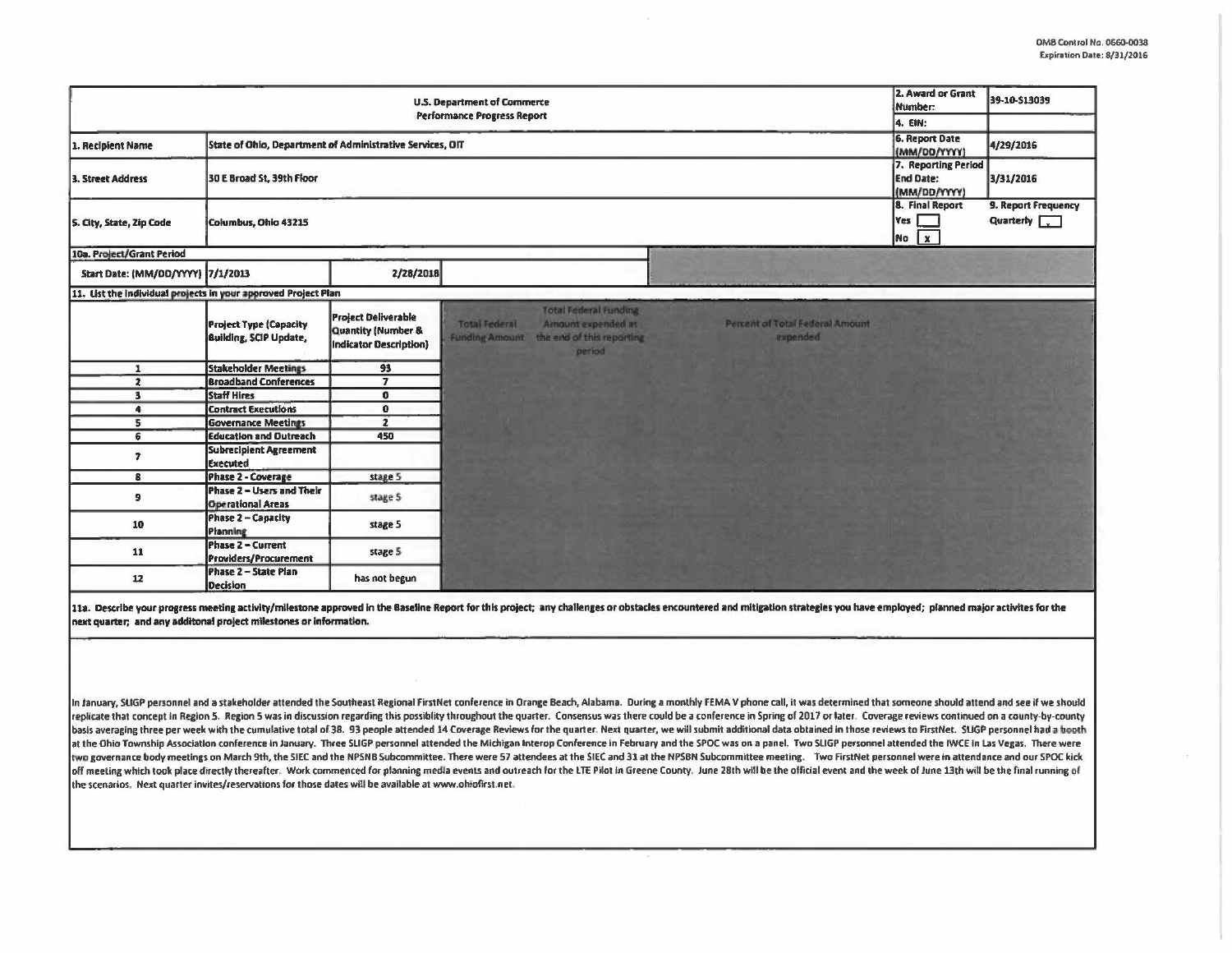11b. If the project team anticipates requesting any changes to the approved Baseline Report in the next quarter, describe those below. Note that any substantive changes to the Baseline Report must be approved by the Depart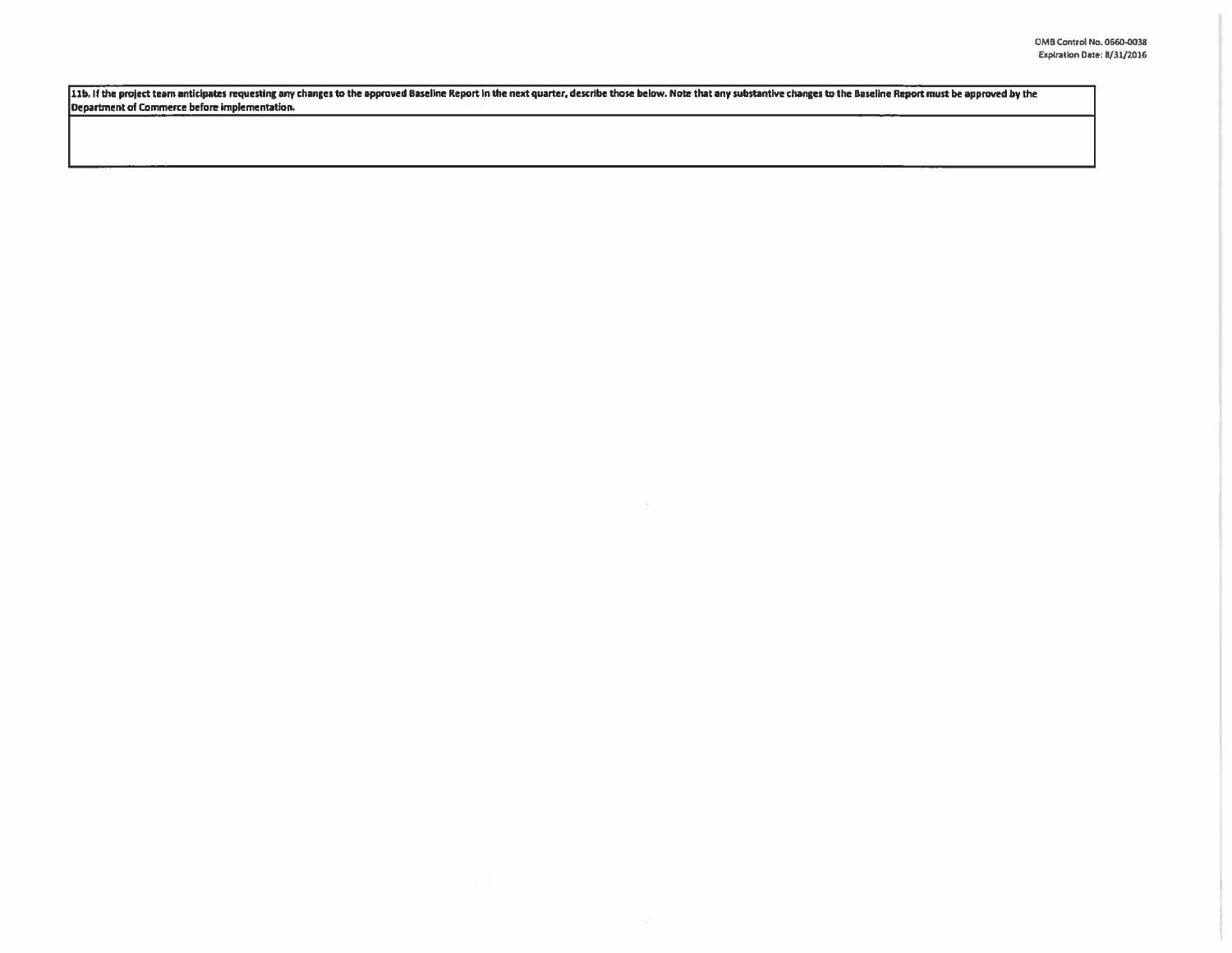llc. Provide any other Information that would be userul to NTIA as It assesses this project's progress.

lld. Describe any success stories or best practices you have Identified. Please be as specific as possible.

We have produced a firefighter video game which illustrates extraction of victims from a smokefilled building with current technology versus FirstNet technology. This will debut at the APCO Broadband Summit in May. There w FirstNet blog about it as well. We have had a lot of interest in the project from other states.

12. Personnel

12a. If the project is not fully staffed, describe how any lack of staffing may impact the project's time line and when the project will be fully staffed.

SLIGP is hoping to engage two consultants to begin outreach next quarter. This outreach will target first responder training academies and communtiv college responder courses in Phase one. Phase two of this outreach will e unions, tech havens and secondary users. We will guage progress on Phase one before launching Phase two.

| 12b. Staffing Table                             |                                                                                                                                       |                                          |                                       |                             |                               |                   |                 |                                                | Change                                          |
|-------------------------------------------------|---------------------------------------------------------------------------------------------------------------------------------------|------------------------------------------|---------------------------------------|-----------------------------|-------------------------------|-------------------|-----------------|------------------------------------------------|-------------------------------------------------|
| <b>Job Title</b>                                | <b>FTE%</b>                                                                                                                           |                                          | <b>Project (s) Assigned</b>           |                             |                               |                   |                 |                                                |                                                 |
| <b>SWIC</b>                                     | 0.33                                                                                                                                  |                                          | Spends 30% of FTE on SLIGP activities |                             |                               |                   |                 |                                                |                                                 |
| <b>Grants Administrator</b>                     | 0.4                                                                                                                                   | Spends 40% of FTE on SLIGP activities    |                                       |                             |                               |                   |                 |                                                | continued                                       |
|                                                 |                                                                                                                                       |                                          |                                       |                             |                               |                   |                 |                                                |                                                 |
|                                                 |                                                                                                                                       |                                          |                                       |                             |                               |                   |                 |                                                |                                                 |
|                                                 |                                                                                                                                       |                                          |                                       |                             |                               |                   |                 |                                                |                                                 |
| 13. Subcontracts (Vendors and/or Subrecipients) |                                                                                                                                       |                                          |                                       |                             |                               |                   |                 |                                                |                                                 |
|                                                 | 13a. Subcontracts Table - Include all subcontractors. The totals from this table must equal the "Subcontracts Total" in Question 14f. |                                          |                                       |                             |                               |                   |                 |                                                |                                                 |
| Name                                            | <b>Subcontract Purpose</b>                                                                                                            |                                          | Type<br>(Vendor/Subrec.)              | <b>RFP/RFQ Issued (Y/N)</b> | Contract<br>Executed<br>[Y/N] | <b>Start Date</b> | <b>End Date</b> | <b>Total Federal Funds</b><br><b>Allocated</b> | <b>Total Matching Funds</b><br><b>Allocated</b> |
| Keith Singleton                                 |                                                                                                                                       | Website Development/Marketing Consultant |                                       | N                           | Y                             | 5/23/2014         | 6/30/2015       | \$49,500.00                                    |                                                 |
| <b>TBD</b>                                      |                                                                                                                                       | <b>Marketing and Promotion</b>           |                                       | N                           | N                             |                   |                 | \$18,000.00                                    |                                                 |
| <b>ATST</b>                                     | <b>Data Collection</b>                                                                                                                |                                          |                                       | N                           | Y                             | <b>B/1/2015</b>   | 12/31/2018      | \$623,040.00                                   |                                                 |
| <b>TBD</b>                                      | <b>SCIP Consultant</b>                                                                                                                |                                          |                                       | N                           | N                             |                   |                 | \$21,000.00                                    |                                                 |
| TBD                                             | MOU/MOA Consultant                                                                                                                    |                                          |                                       | N                           | N                             |                   |                 | \$36,480.00                                    |                                                 |
| CAI, Inc.                                       | <b>Project Manager</b>                                                                                                                |                                          |                                       | N                           | Y                             | 9/30/2013         | 3/31/2018       | \$423,335.00                                   |                                                 |
| CAI, Inc.                                       | <b>Outreach Coordinator</b>                                                                                                           |                                          |                                       | N                           | v                             | 9/30/2013         | 3/31/2018       | \$271,848.00                                   |                                                 |
| Diversity Search Group                          | <b>Budget Analyst</b>                                                                                                                 |                                          | Vendor                                | N                           | Y                             | 4/12/2014         | 3/31/2018       | \$135,472.00                                   |                                                 |
| <b>ATST</b>                                     | Phase One                                                                                                                             |                                          | Vendor                                |                             | v                             | 11/12/2014        | 12/31/2018      | \$660,000.00                                   |                                                 |
|                                                 | 13b. Describe any challenges encountered with vendors and/or subrecipients.                                                           |                                          |                                       |                             |                               |                   |                 |                                                |                                                 |
|                                                 |                                                                                                                                       |                                          |                                       |                             |                               |                   |                 |                                                |                                                 |
|                                                 |                                                                                                                                       |                                          |                                       |                             |                               |                   |                 |                                                |                                                 |